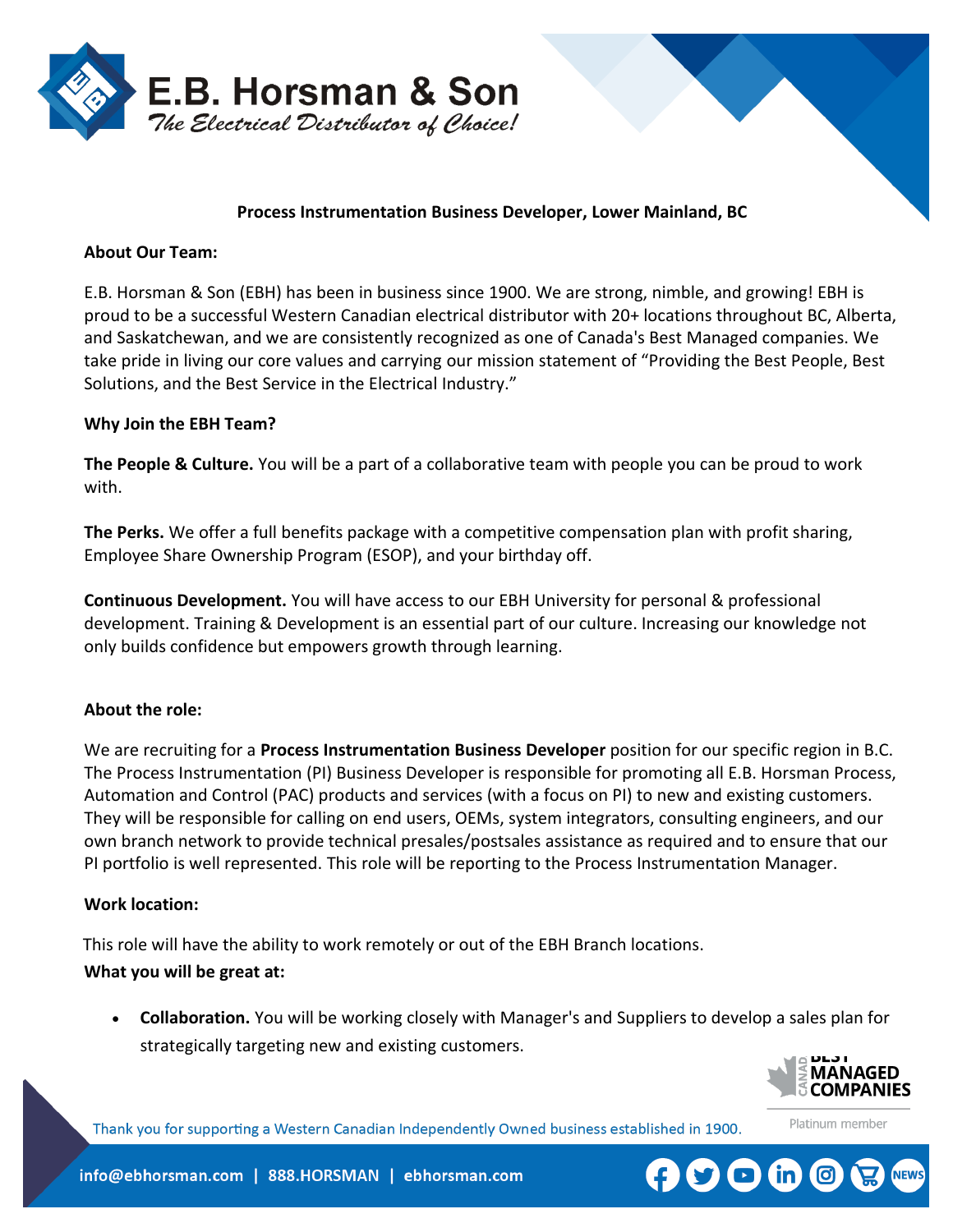

- **Customer Service.** Creates and maintains a positive relationship with customers and ensures they have a good experience with EBH. Plans and executes regular sales calls (in-person or virtual) to key customers to identify needs or opportunities. Prioritizes and responds to customer inquiries including after-sales technical support as required or facilitates communication between customers and suppliers. Maintains the most up-to-date product knowledge to make product suggestions to customers. Asks questions about customer processes, problems, or any other technical or project details necessary to identify appropriate customer solutions.
- **Internal Relations.** Collaborates and assists branch staff and Account Managers with details on product specifications, pricing, and other needs in order for them to best assist customers. Ensures new products and pricing are communicated, understood, and properly executed. Closely works with the Technical Inside to obtain pricing and datasheets for customer needs for joint sales call.
- **Strategic Planning.** Participates in strategic planning as required. Creates and implements programs for market focus/strategy that affect the efficiency and effectiveness of attaining the team's strategic goals. Reviews assesses and reports on strategic objectives and their performance related to group and corporate expectations.
- **Training.** Develops training materials and presentations for customers and branch sales representatives. Facilitates internal and external training sessions (in-person or virtual) such as lunch and learns. Coordinates Process Instrumentation supplier training for the branch sales representatives.

#### **Who you are:**

- Approachable demeanor and a positive "customer first" attitude
- Self-managed and highly motivated to drive sales growth, with flexible demeanor, yet disciplined approach for process compliance
- Passion for excellence and continuous learning
- Experience giving formal presentation articulating the value proposition of product solution service offerings
- Ability to take initiative to continuously improve skills and knowledge



Platinum member

Thank you for supporting a Western Canadian Independently Owned business established in 1900.